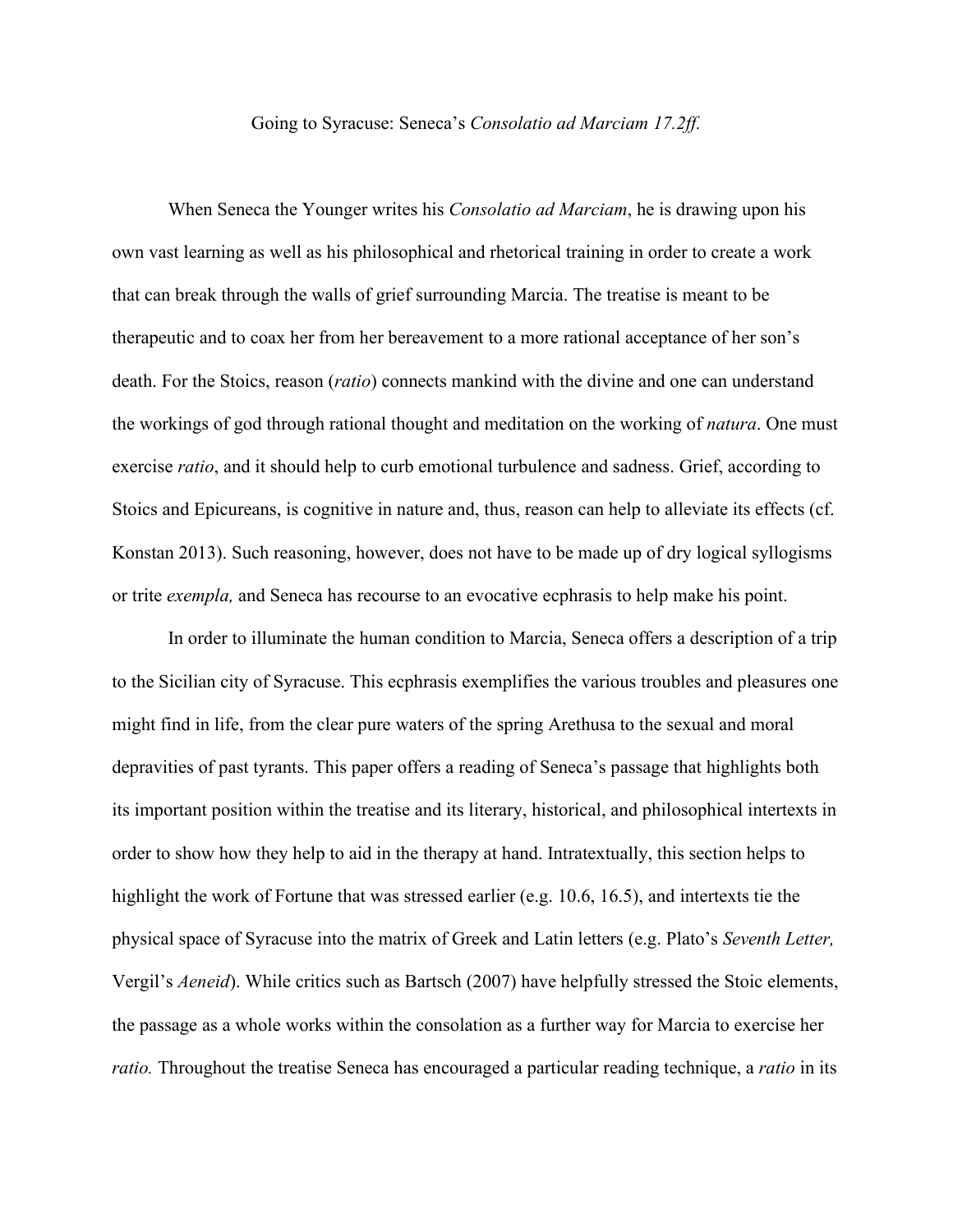own right, and he has crafted this passage to operate in the text as one of the final techniques of self-reflection and self-care. Marcia is an educated addressee with interests in the literary and historiographical tradition (see Ker 2009 for her attentiveness to Vergil). The care that Marcia must take in understanding the various references that Seneca weaves into his description will cause her to move away from the false impulses that have led to her obsessive grief. The didactic nature of this section, then, much like didactic poetry (as analyzed in Tutrone 2020) can be seen as a psychagogic method of consolation. She should

When paired with the soul's final journey that closes the work (*ad Marc.* 23.1ff.), one can see how such a trip acts as a sort of *meditatio* for living a self-consciously meaningful (and rational) life and how Seneca tailors his description of Syracuse to hit upon topics germane to Marcia's interests and the consolation itself. Seneca's creative use of a city as *exemplum* and his suggestive ecphrasis allows him to encourage Marcia to move from thinking about her loss as the work of *Fortuna* and understanding it as actually a work of *Natura.* Stoic *ratio* will allow Marcia to reach this conclusion.

## Bibliography

Bartsch, S. 2007. "'Wait a Moment, Phantasia': Ekphrastic Interference in Seneca and Epictetus." *CP* 102: 83-95.

Ker, J. 2009. *The Deaths of Seneca.* Oxford: Oxford University Press.

Konstan, D. 2013. "Lucretius and the Epicurean Attitude towards Grief". In D. Lehoux, A.D. Morrison and A. Sharrock (eds.) *Lucretius: Poetry, Philosophy, Science.* Oxford: Oxford University Press: 193-209.

Tutrone, F. 2020. "Seneca on the Mother Cow: Poetic Models and Natural Philosophy in the